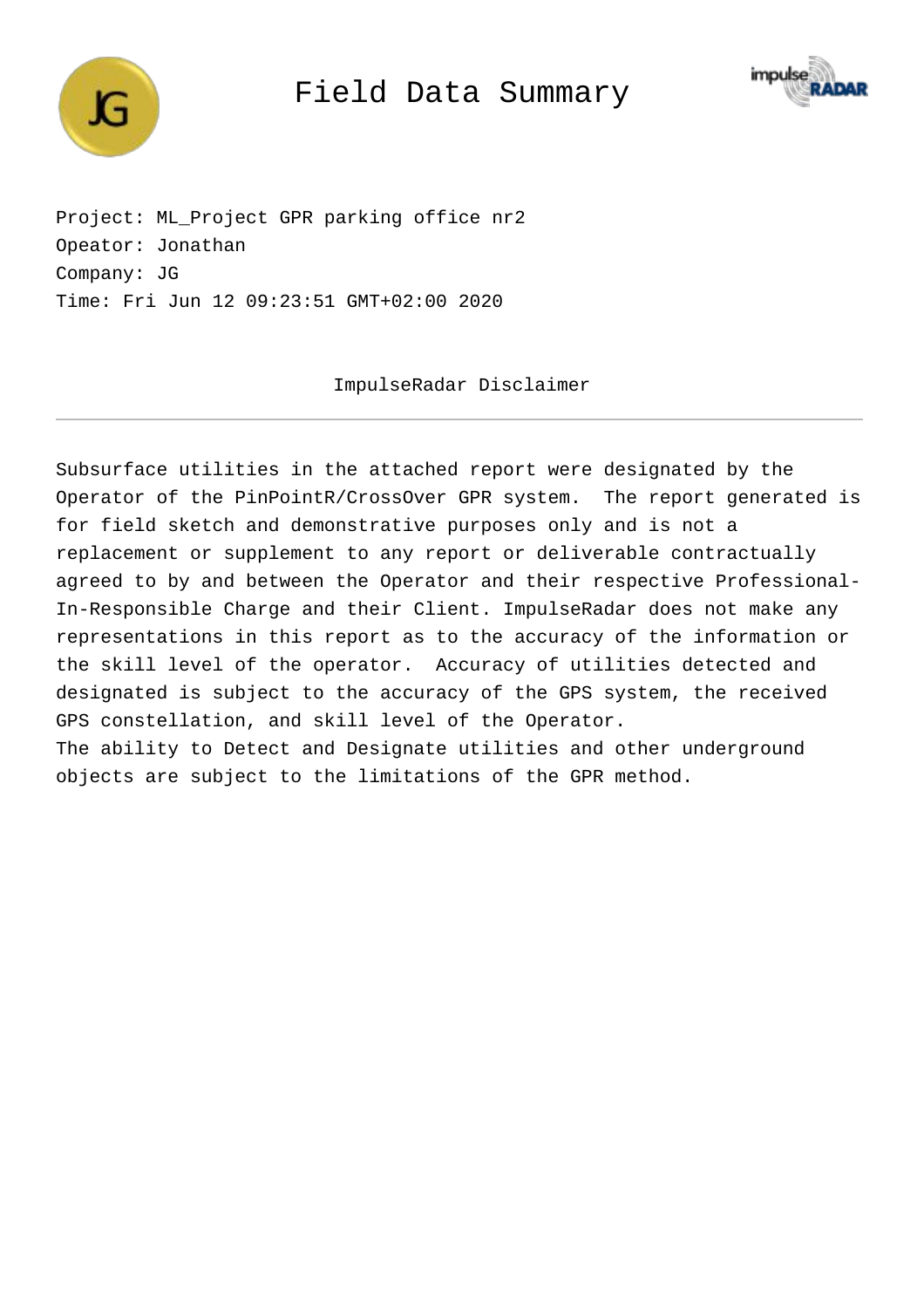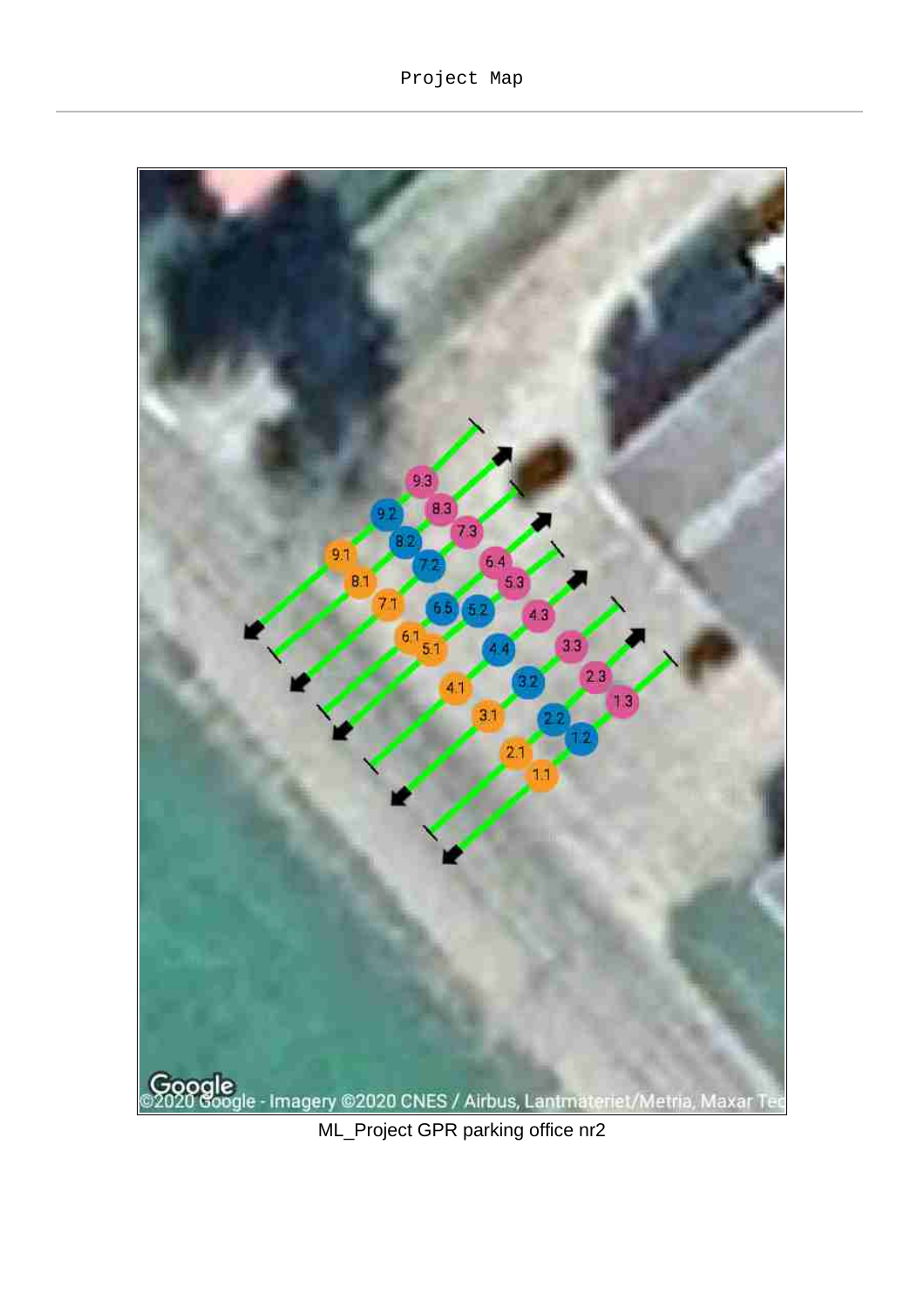| "Temporary Survey Markings" (Pink) (APWA) |                |                |                  |  |  |
|-------------------------------------------|----------------|----------------|------------------|--|--|
| ID                                        | Latitude       | Longitude      | Target Depth [m] |  |  |
| 1.3                                       | 65.1898419655N | 18.7293304353E | 1.11             |  |  |
| 2.3                                       | 65.1898581493N | 18.7292895600E | 1.05             |  |  |
| 3.3                                       | 65.1898783610N | 18.7292512518E | 1.00             |  |  |
| 4.3                                       | 65.1898981672N | 18.7291997582E | 1.05             |  |  |
| 5.3                                       | 65.1899197715N | 18.7291617932E | 1.15             |  |  |
| 6.4                                       | 65.1899333235N | 18.7291330842E | 2.32             |  |  |
| 7.3                                       | 65.1899532102N | 18.7290886520E | 1.14             |  |  |
| 8.3                                       | 65.1899677667N | 18.7290495037E | 0.85             |  |  |
| 9.3                                       | 65.1899859080N | 18.7290184938E | 0.82             |  |  |

| "Communication, Alarm or Signal Lines, Cables or Conduit" (Orange) (APWA) |                |                |                  |  |  |
|---------------------------------------------------------------------------|----------------|----------------|------------------|--|--|
| ID                                                                        | Latitude       | Longitude      | Target Depth [m] |  |  |
| 1.1                                                                       | 65.1897938450N | 18.7292055765E | 0.63             |  |  |
| 2.1                                                                       | 65.1898087340N | 18.7291651513E | 0.57             |  |  |
| 3.1                                                                       | 65.1898322515N | 18.7291221673E | 0.55             |  |  |
| 4.1                                                                       | 65.1898510133N | 18.7290711342E | 0.60             |  |  |
| 5.1                                                                       | 65.1898760958N | 18.7290331182E | 0.74             |  |  |
| 6.1                                                                       | 65.1898845272N | 18.7290003920E | 0.69             |  |  |
| 7.1                                                                       | 65.1899056423N | 18.7289655608E | 0.70             |  |  |
| 8.1                                                                       | 65.1899203965N | 18.7289228237E | 0.75             |  |  |
| 9.1                                                                       | 65.1899376897N | 18.7288918510E | 0.59             |  |  |

| "Potable Water" (Blue) (APWA) |                |                |                  |  |  |
|-------------------------------|----------------|----------------|------------------|--|--|
| ID                            | Latitude       | Longitude      | Target Depth [m] |  |  |
| 1.2                           | 65.1898177432N | 18.7292675085E | 1.05             |  |  |
| 2.2                           | 65.1898306650N | 18.7292243043E | 1.00             |  |  |
| 3.2                           | 65.1898546493N | 18.7291850297E | 1.03             |  |  |
| 4.4                           | 65.1898759070N | 18.7291387252E | 1.11             |  |  |
| 5.2                           | 65.1899013590N | 18.7291060208E | 0.94             |  |  |
| 6.5                           | 65.1899026467N | 18.7290503788E | 1.13             |  |  |
| 7.2                           | 65.1899309600N | 18.7290289488E | 1.04             |  |  |
| 8.2                           | 65.1899465917N | 18.7289930822E | 0.85             |  |  |
| 9.2                           | 65.1899648123N | 18.7289645553E | 0.81             |  |  |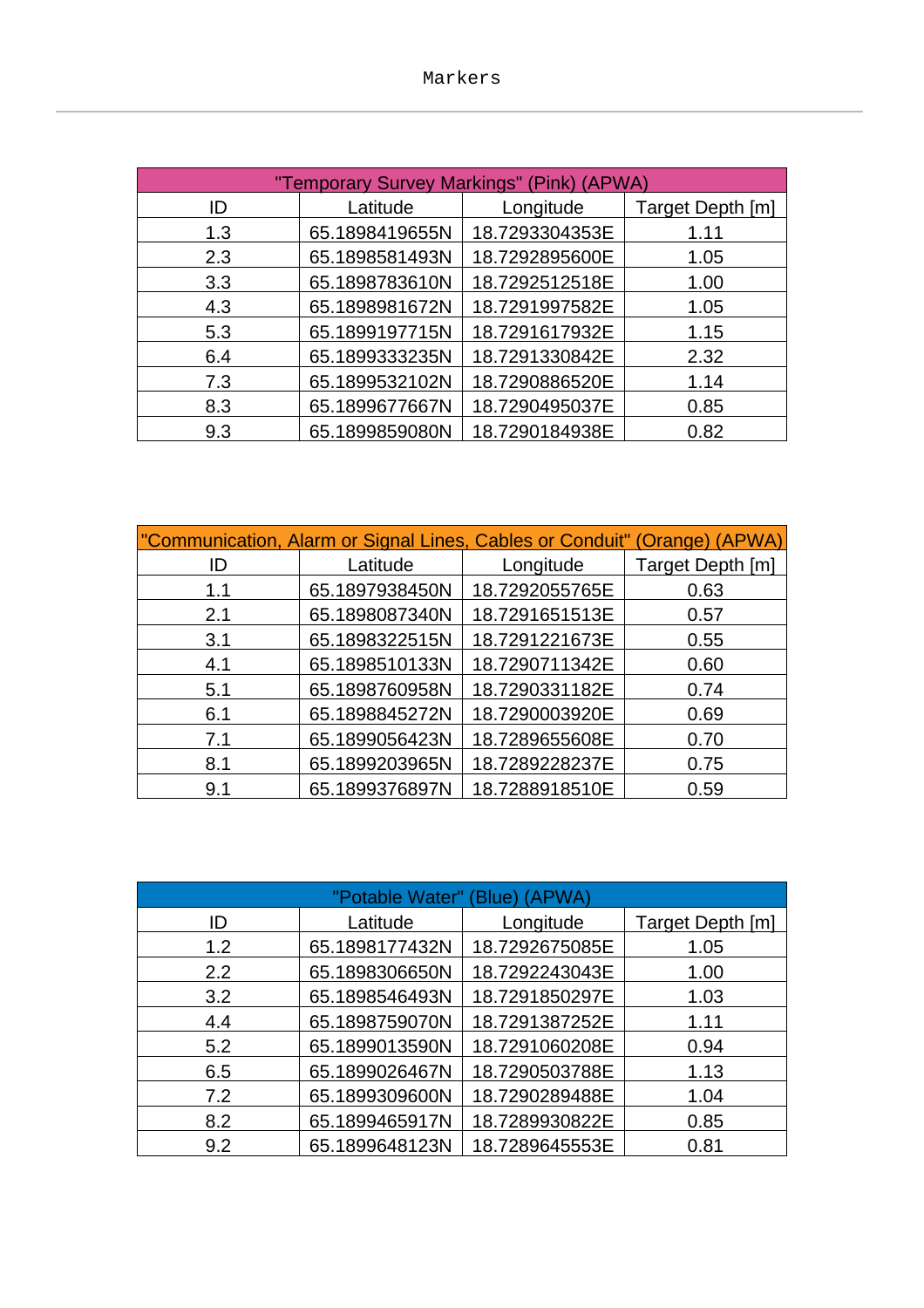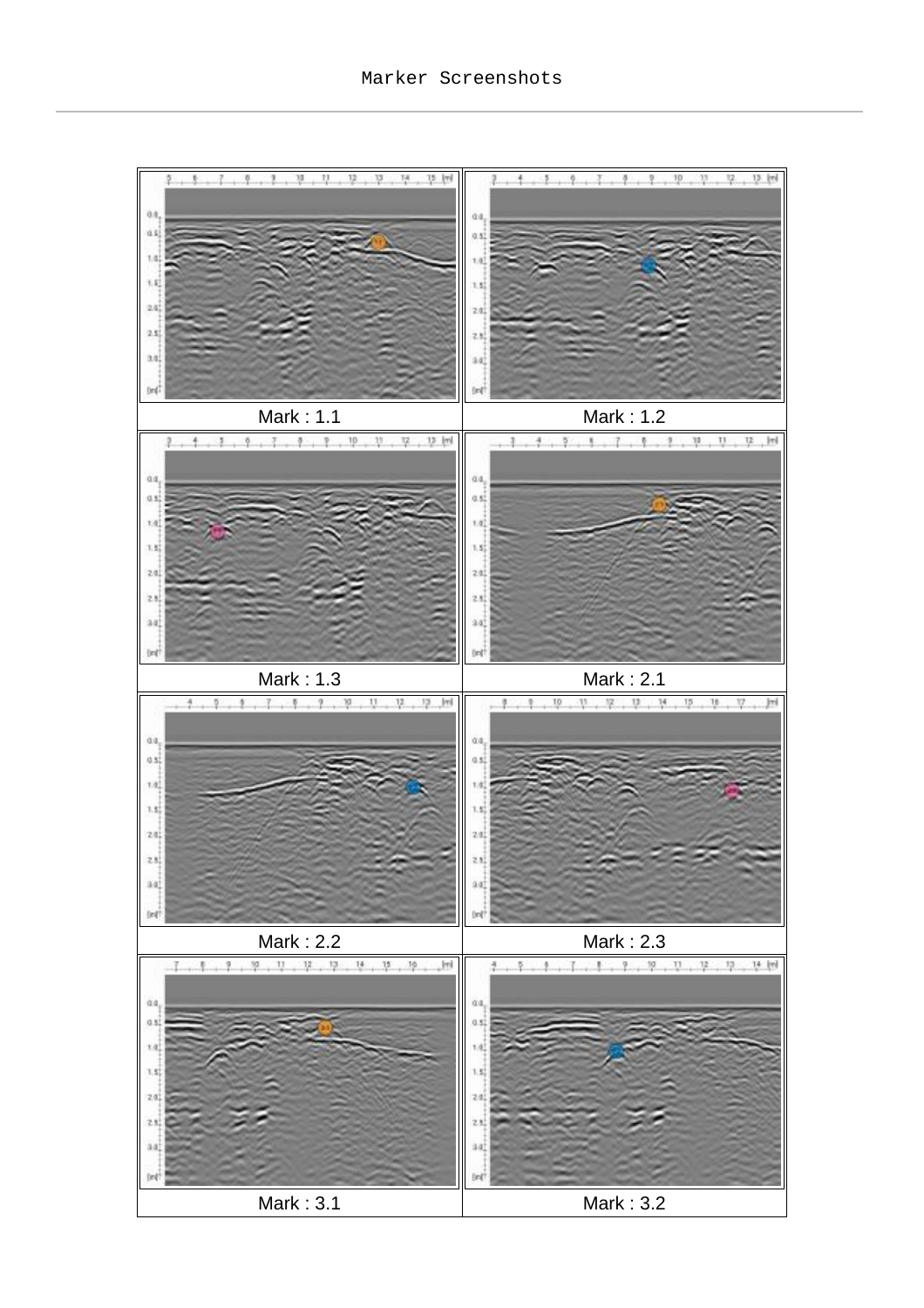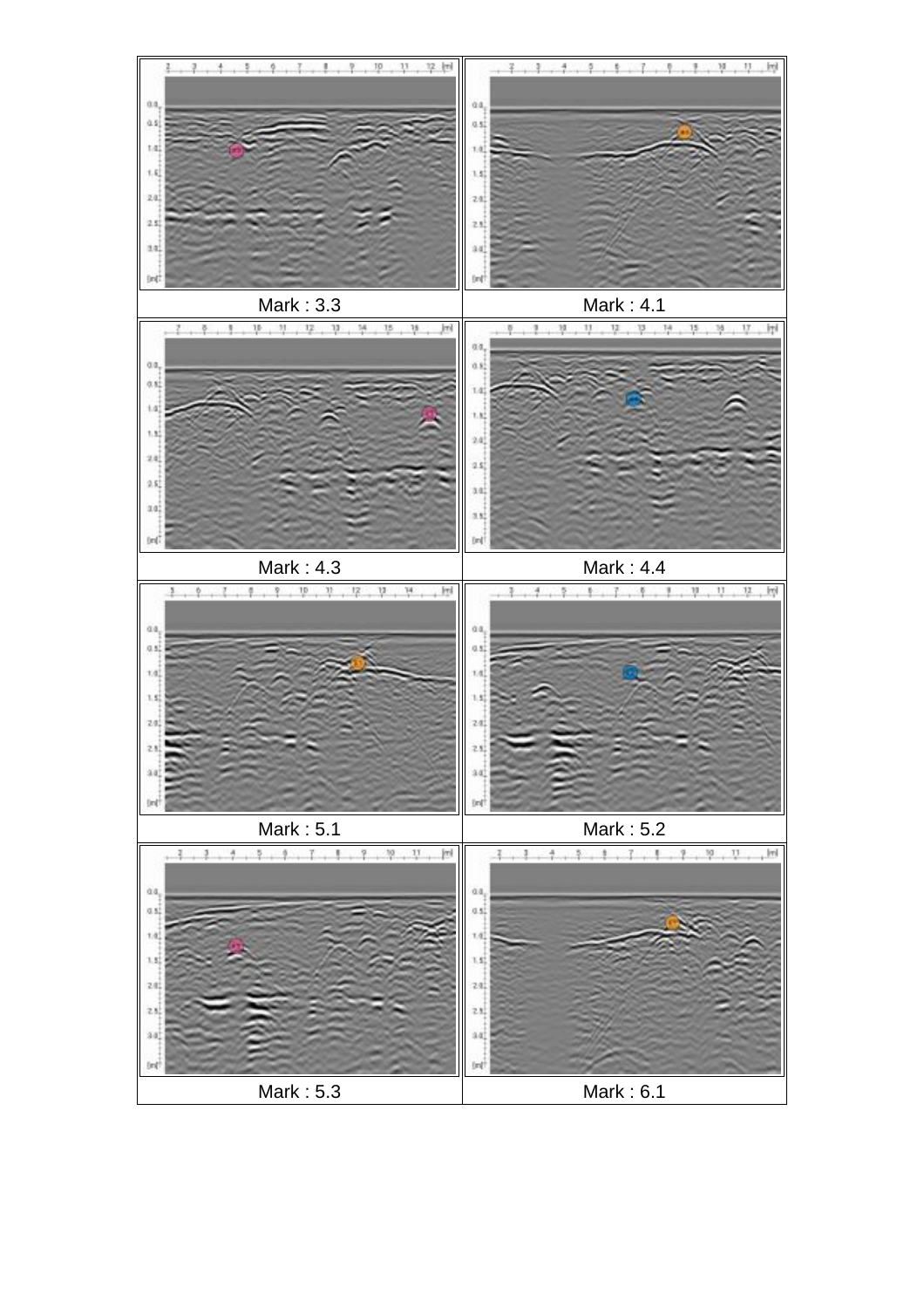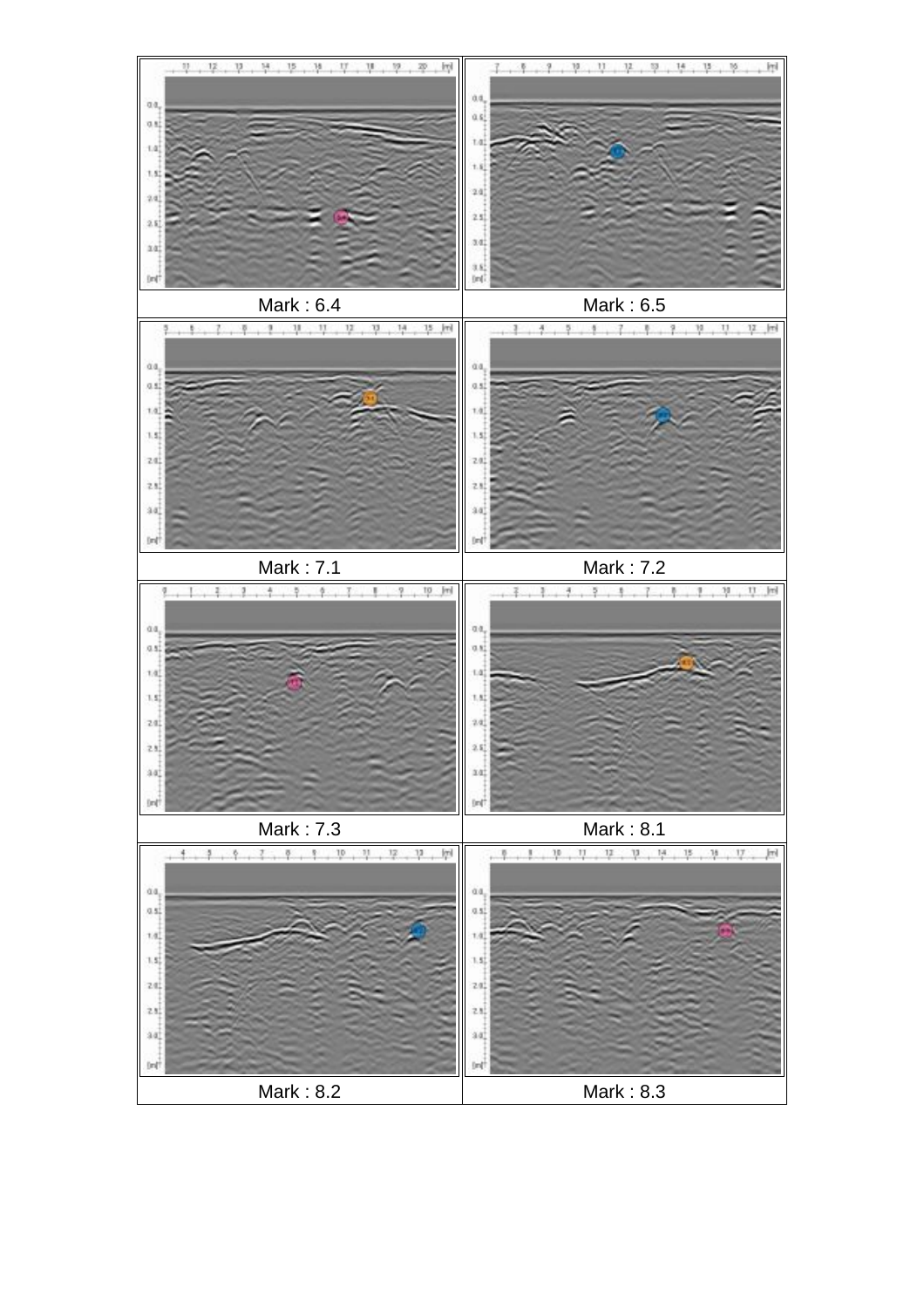![](_page_6_Figure_0.jpeg)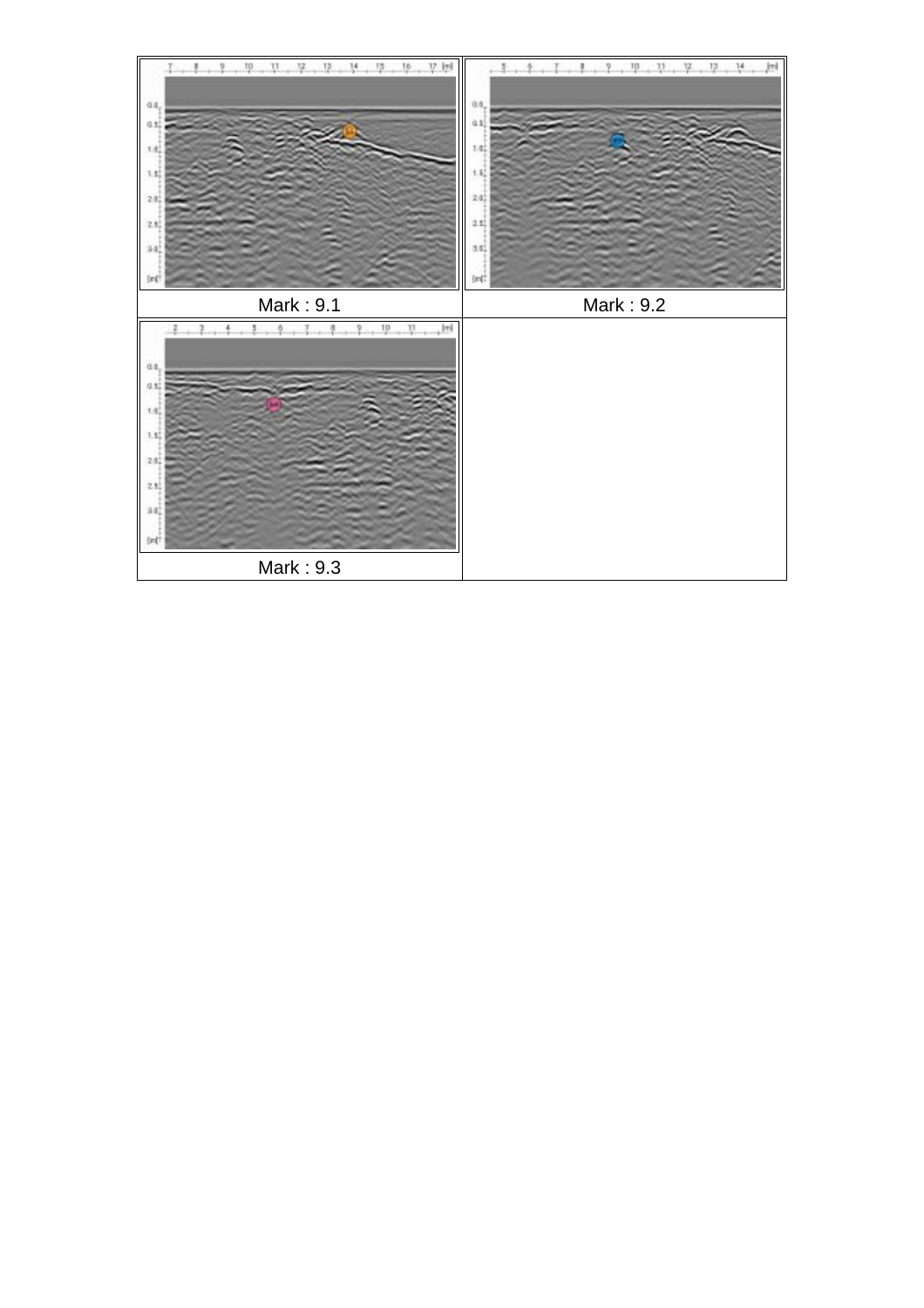![](_page_7_Figure_1.jpeg)